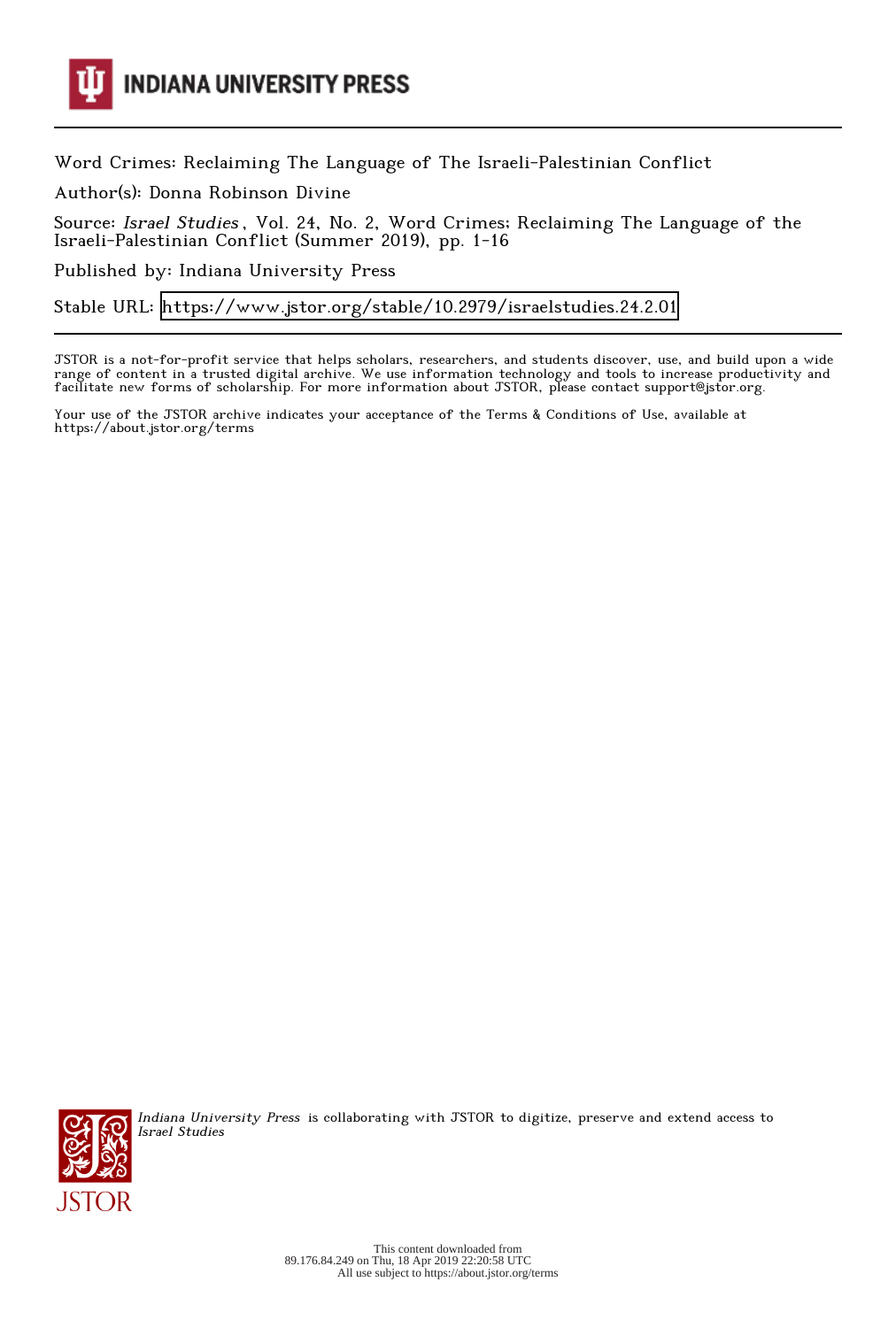# Word Crimes: Reclaiming The Language of The Israeli-Palestinian Conflict

### INTRODUCTION

F ALL THE CHANGES THAT CAN BE DOCUMENTED IN THE SEVENTY years since the founding of Israel, none is as dramatic and surprising as the country's status as a topic of intellectual inquiry. Once a trope for self-sacrifice and solidarity, a testament to the redemption of a bruised and battered people, the Jewish state, today, stands accused of practicing apartheid, genocide, ethnic cleansing, and of sustaining itself as a remnant of an outdated and thoroughly delegitimized colonial order. The Jewish state has not simply been re-branded; it has essentially been re-named. Once thought distinctive, Israel's singularity is now presented as an example of horrific bigotry if not savagery.

How the change took hold in academia is best understood by focusing on the vocabulary that purports to show why the establishment of a Jewish State was an international crime that can only be undone by taking command of the language deployed to study Israel and its conflict with the Palestinians. The articles in this issue of *Israel Studies* explore this lexical transformation and describe how and why it acquired its totemic standing in the academy.<sup>1</sup>

Do words matter? Plato certainly believed they do, arguing that rhetoric in democracies blurred fact and fiction and undermined the capacity to see or understand truth.2 Hannah Arendt folds into her massive study of totalitarianism the corruption of language.<sup>3</sup> George Orwell's dystopian novel, *1984*, is structured around its ruler's power to control language by colonizing the meaning of words and denying people the capacity for independent judgment and critical thinking.<sup>4</sup> But while "fake news", "alternate facts", and "truth decay" have been incorporated into our daily news cycle, they are typically hurled at the views or rhetoric of opponents

Israel Studies 24.2 • doi 10.2979/israelstudies.24.2.01 1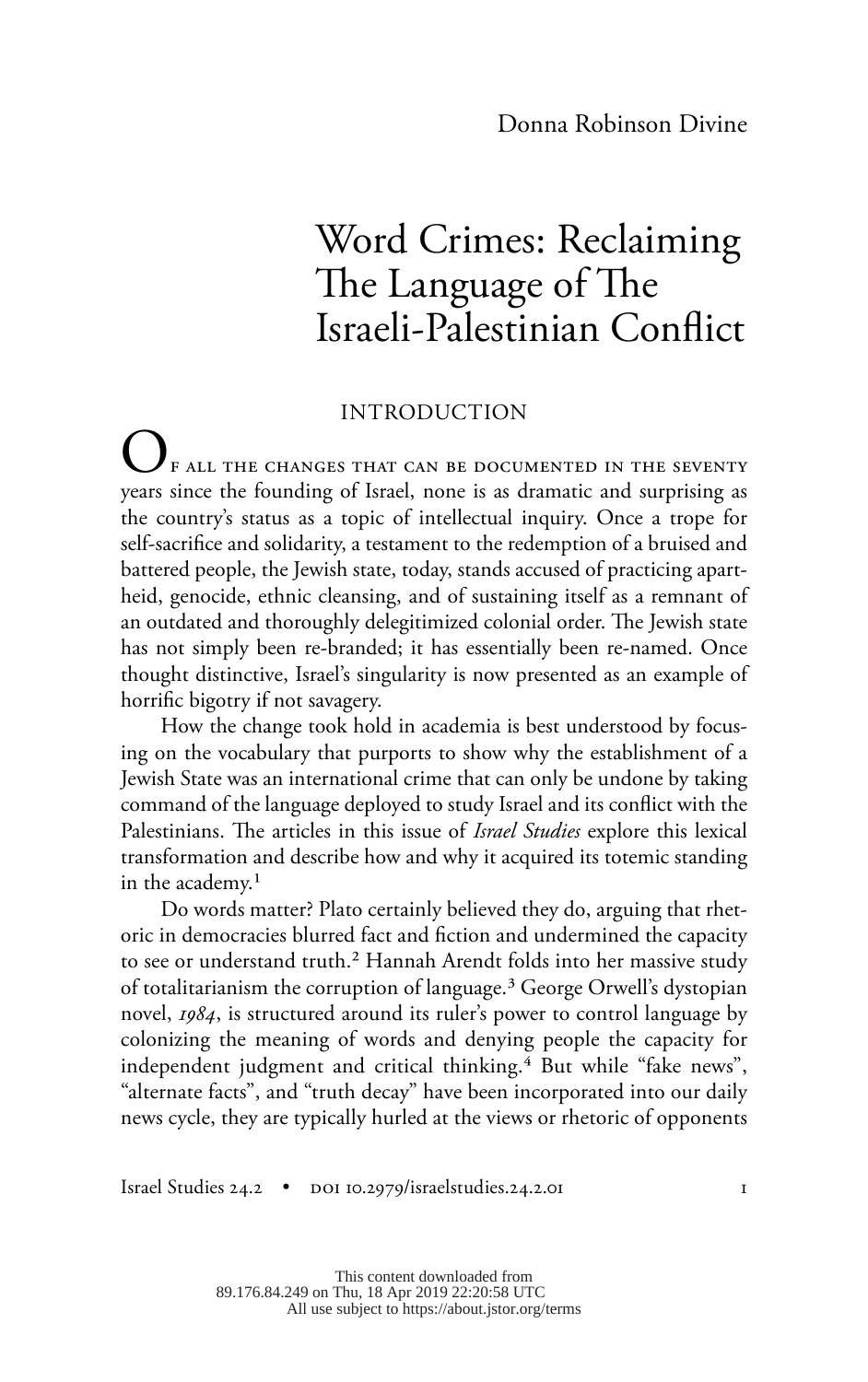rather than as terms provoking self-examination and a willingness to examine the accuracy of one's own convictions.<sup>5</sup> Denunciations of this distressing relationship to truth and evidence, issued constantly on campuses and in the mainstream media, have rarely been addressed to the ways in which a new vocabulary has acquired canonical status for describing the Israeli-Palestinian Conflict.

Before turning to explore this linguistic alchemy, we must spend some time asking why engage in such an inquiry? Why not simply dismiss these words as irrelevant without examining how and why they were changed? Because the radical alteration of the way in which Israel is now described has come to exert such a strong hold on students and scholars and has so substantially degraded the study of Israel—and no less wildly misrepresents what can be said and written about Palestinians—polite denial is neither an adequate nor an intellectually respectable response. Let us not minimize the scope of this degradation.

Students learning only this language graduate with a vocabulary that identifies Israel not simply as a force hostile to Palestinian interests but also as a major source of evil for the world. Earning cultural capital for their anti-Israel words and deeds, university professors, in increasing numbers, venture far outside their disciplinary training to propose boycotts against Israeli educational institutions in order to deny their students stipends and research opportunities. Not only are these activist faculty gatekeepers, they are also advancing their careers with their polemics published by highly ranked journals and by university presses whose peer review systems bend in service of political advocacy for an anti-Israel cause even as it cannot help but bestow an academic cachet on the work. Norms, once taken for granted by scholars, are either ignored or overridden if they transgress a line now drawn very clearly against finding anything positive to say about Israel. Two recent examples come to mind—a long article by Saree Makdisi in the prestigious literary journal *Critical Inquiry*, and Puar Jasbir's book *The Right to Maim: Debility, Capacity, Disability*, the first distorting the Israeli political system while the second hurls bizarre claims against the Jewish state for practicing a policy intended to destroy Palestinians by undermining their health and well-being. It does not take a legal specialist to provide a corrective to Saree Makdisi's uninformed polemic. Nor is expertise required to see the serious weaknesses in the argument advanced by Puar Jasbir's claims that Israel has assaulted the bodies and minds of Palestinians—maiming and cannibalizing organs and stunting growth by withholding nutrients. None of the charges can survive genuine scrutiny and would have, in an earlier age, been dismissed as typical of either overwrought polemics or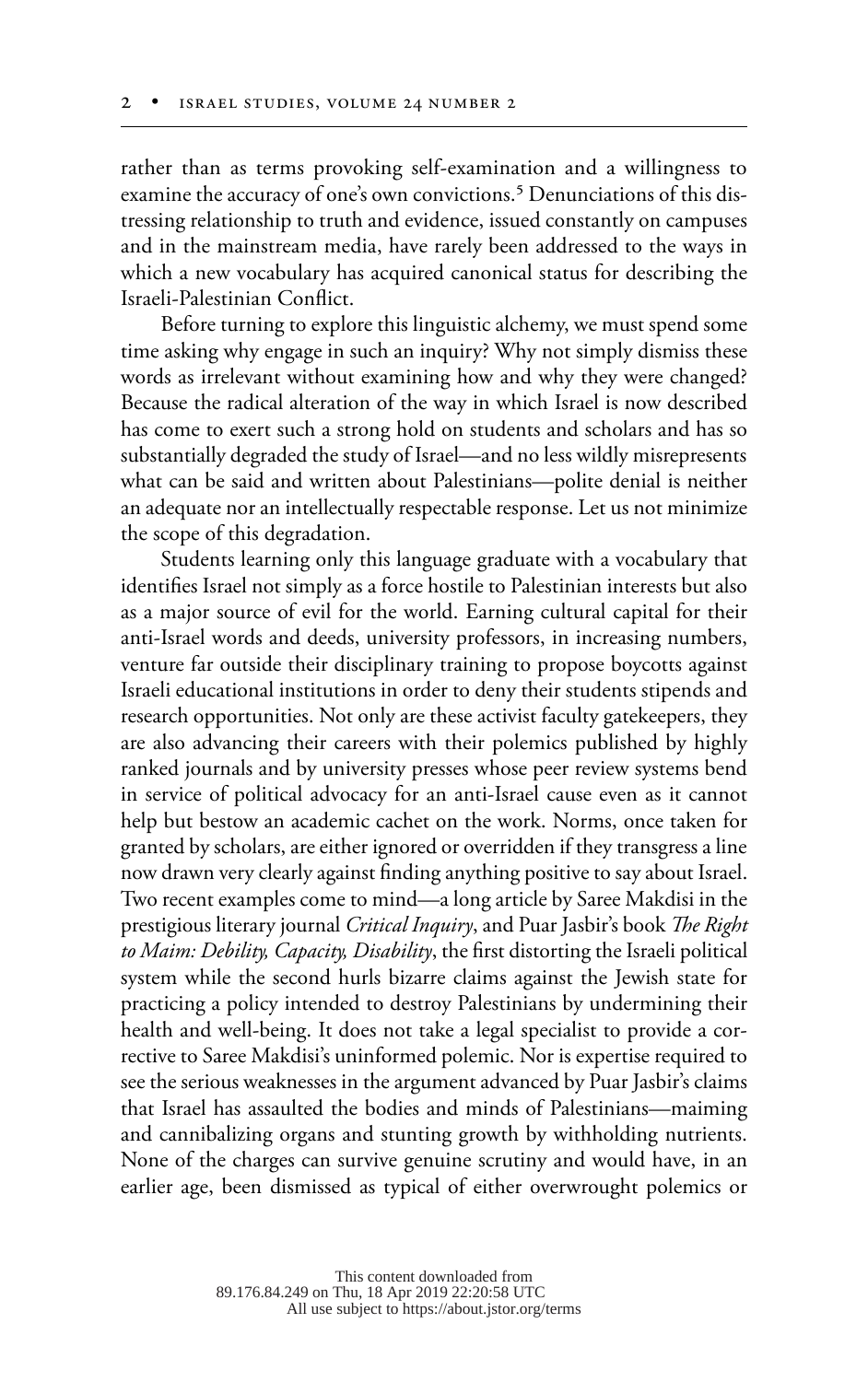even worse, paranoid conspiracy theories. Instead, they are accorded high academic praise and awards.6

Consider, once again, the term genocide. Commonly associated with the extermination of the Jews and one reason for strong international support for Israel's founding in 1948, genocide is now defined as a Zionist impulse. A word that once engendered sympathy for Jews has been contaminated by becoming a rubric describing Israeli policies and a reason to fear Jewish power. The vocabulary is so baked into campus discourse on Israel that students think this is both a permanent feature of the way people always spoke about the founding of the Jewish state and an example of scholarly advancement. Although still largely confined to the campus, the discourse has already infiltrated the media and begun its migration to the political system as today's college graduates become tomorrow's legislative assistants and state department civil servants.

Words have histories. If meanings are not stable, they are altered for a reason.7 Words are also social constructs whose change agents are people who speak or write and listen. Because language performs critical functions, patterns of speech are contagious. While transmitting information and clarifying thought, language unites and divides, shaping not only how we think but also how we feel. In this sense, questions of language are questions about the distribution of power. They signal affiliation enabling the formation of alliances. They empower not only because they claim to provide insight about events or developments but also because they generate calls to action. Words are often a pledge of allegiance disclosing more about political loyalties than about policy positions. Not surprisingly, then, language can be a potent instrument for exposing weakness in a society and for bringing together people who may have little in common except a shared belief that the present order is corrupt and that it yields a moral imperative to take it down.

Today much of the academic discourse on the Middle East Conflict has distorted the truth by transforming even the very idea of what constitutes a "fact". "Facts" are stitched into a narrative often to effect loyalty rather than to verify assertions. Think of "Deir Yassin", the name for Palestinian suffering before the *naqba*. Millions of people across the globe know something of this village as the site of a massacre and the bonfire it made of Israel's moral authority in waging its war for independence. Because the story of rape and the slaughter of innocents is critical to the new academic discourse on the Jewish State, what happened in the village lies behind a firewall of proclaimed sanctity rarely subjected to sustained scholarly scrutiny. Deir Yassin was taken for granted either as illustrative of Zionism's core savagery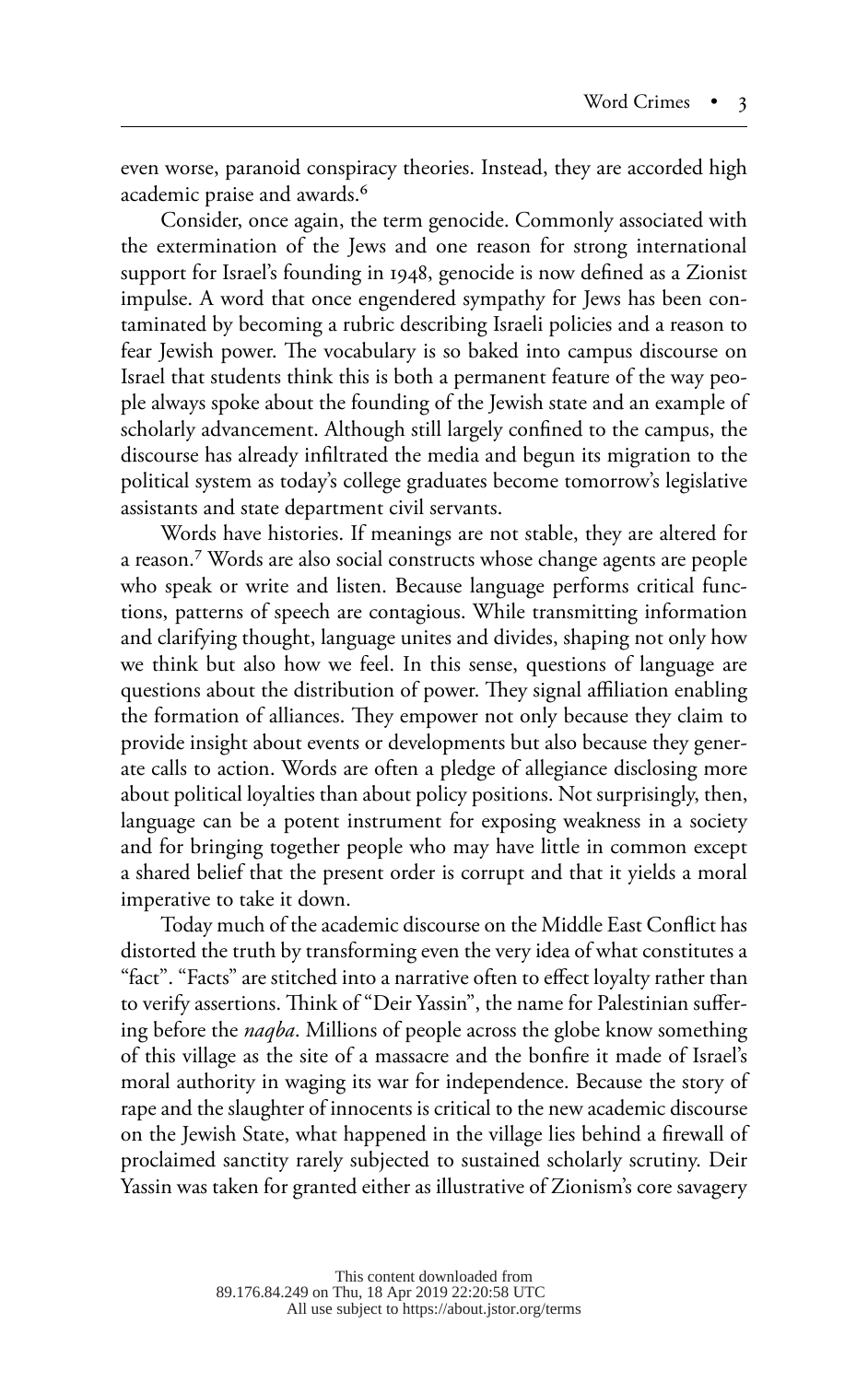against a defenseless population or as an example of the atrocities that inevitably follow when a poorly trained terrorist group is deployed into a battle zone.

No one disputed the facts until Israeli historian Eliezer Tauber undertook a meticulous investigation of the battle, ending up telling a very different story from the familiar one made sacred to the Palestinian cause. Tauber calls the massacre a myth constructed to arouse sympathy among Arabs and convince Arab heads of state to order their troops onto the battlefield to wage war against Israel. But outcries of butchery, which inflated the scale of casualties and distorted the injuries, tapped into the deep fears of Palestinians, many of whom fled for their lives rather than risk the slaughter they anticipated by standing their ground.

Tauber's book does not remove the stain of war crimes from the Irgun forces fighting in the village, but it does contest the scope of the brutality in that fateful attack in April 1948. Even to raise questions about whether a massacre occurred at Deir Yassin, however, is considered a transgression as Tauber learned from the several American university presses refusing to publish his book, one deeming it "unfit for English readers".8 This presumed intractable conflict over land has been substantially reconceived as a war over words. Although the hegemonic discourse claims to be opening up new and better ways of understanding the Conflict, it has had a profound impact on closing down the possibility of following the best available evidence. An academic perspective, now expected to guide action and render moral judgments, cannot serve as a robust agenda for research.

The more we think of how this academic trend gained ground, the more we think, first and foremost, of Edward Said whose book *Orientalism*9 became the foundational text for a scholarly approach that worked a powerful effect across the humanities and social sciences. Insisting that both scholars and scholarship must be liberated from a presumed "racialized" understanding of the world, Said claimed he could show how the West both created the Orient as a proving ground for its own identity and forged a discourse to sustain its imperial domination over a large part of the globe.

To Said, imperialism was the great moral monstrosity that had escaped both serious academic interrogation and a full moral reckoning. It may have quickened the pace of European commerce, but it also siphoned off wealth and freedom from peoples too weak to resist the onslaught of modern cannons or the indelible branding in consciousness and culture by that other canon. A large portion of the globe was presumed to exist primarily for the convenience and enrichment of Europe and America. For centuries, Europeans and Americans, according to Said, hid the magnitude of their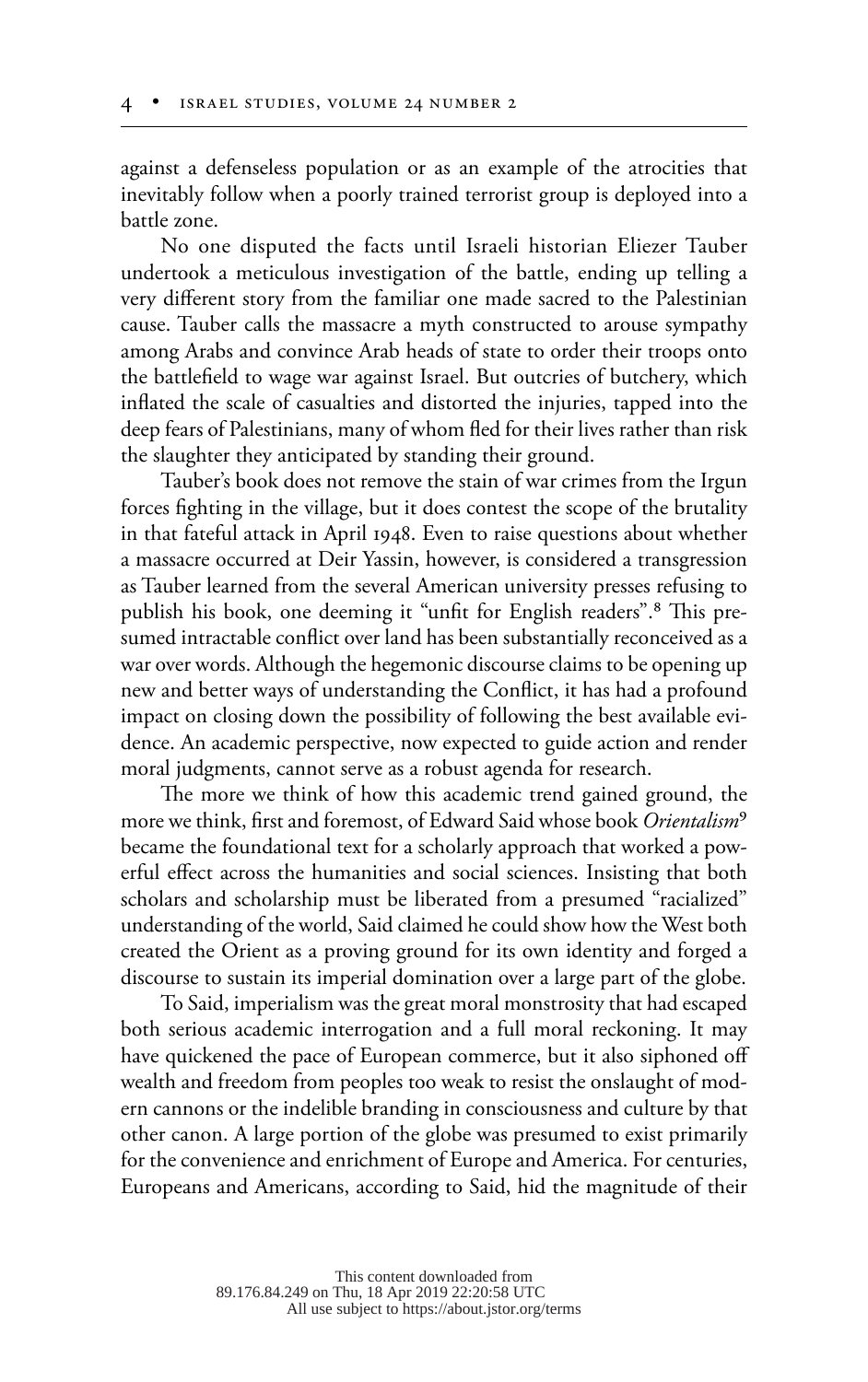oppression and violence behind improvised rationales that celebrated their power to encircle the globe as bringing enlightenment and civilization to peoples depicted as "savages". Language empowered imagery, and imagery sustained empire. But if language was critical to maintaining power, it could serve as an instrument for dismantling it as well. By affirming the links between knowledge and power, Said instilled in generations of scholars the faith that deconstructing Western discourse could finally and fully delegitimize imperialism, because established authorities required command over language as much as over the means of production and violence.

The academic mission, reimagined as essentially a form of social and political action, was charged to uncover what larger events and developments mean to ordinary people—stories that would flow from the voiceless and powerless. The validity of an argument or claim would now depend more on who originates it than on whether it possesses evidentiary support. It did not take long for such cutting-edge academic trends to turn their fury against Israel and to gain widespread acceptance. The media that denounces assaults on truth and reason incorporates what has become a vocabulary that has acquired the status of dogma, casting Israel as a country disposed to violence and bigotry. One obvious illustration is striking. The Walt/Mearsheimer book on the "Israel Lobby", criticized for shoddy research when published, is now incorporated into articles as conventional wisdom—with all its rebutted arguments intact—dominating the way people talk and write about Israel.10 Renaming Israel has re-imagined Palestinian interests as part of a universal struggle to advance justice for people made victims by those wielding power.

The ironies produced by this new set of terms for the Conflict abound. Take, for example, the current language of human rights whose gravitational pull now denies Israel the blessings it once conferred on the establishment of a Jewish state as advancing the cause for justice. Thus, is Zionism, more judged than understood, condemned as racist. The esteem bestowed on words and deeds associated with the Israeli-Palestinian Conflict is a function of their capacity not to promote peace, coexistence, or reconciliation but rather to signal affinity with a global progressive politics.

To read newspapers and magazine articles on the Israel-Palestine Conflict, to watch the violence broadcast on cable news, or to toggle through social media for information is to be bombarded by negative images of Israel and on more than one occasion of Jews. How an attack is initially framed, of course, gives it disproportionate influence on how it will be remembered. Reporters, fumbling their way through platitudes, produce a script rather than an analysis. There is a power attributed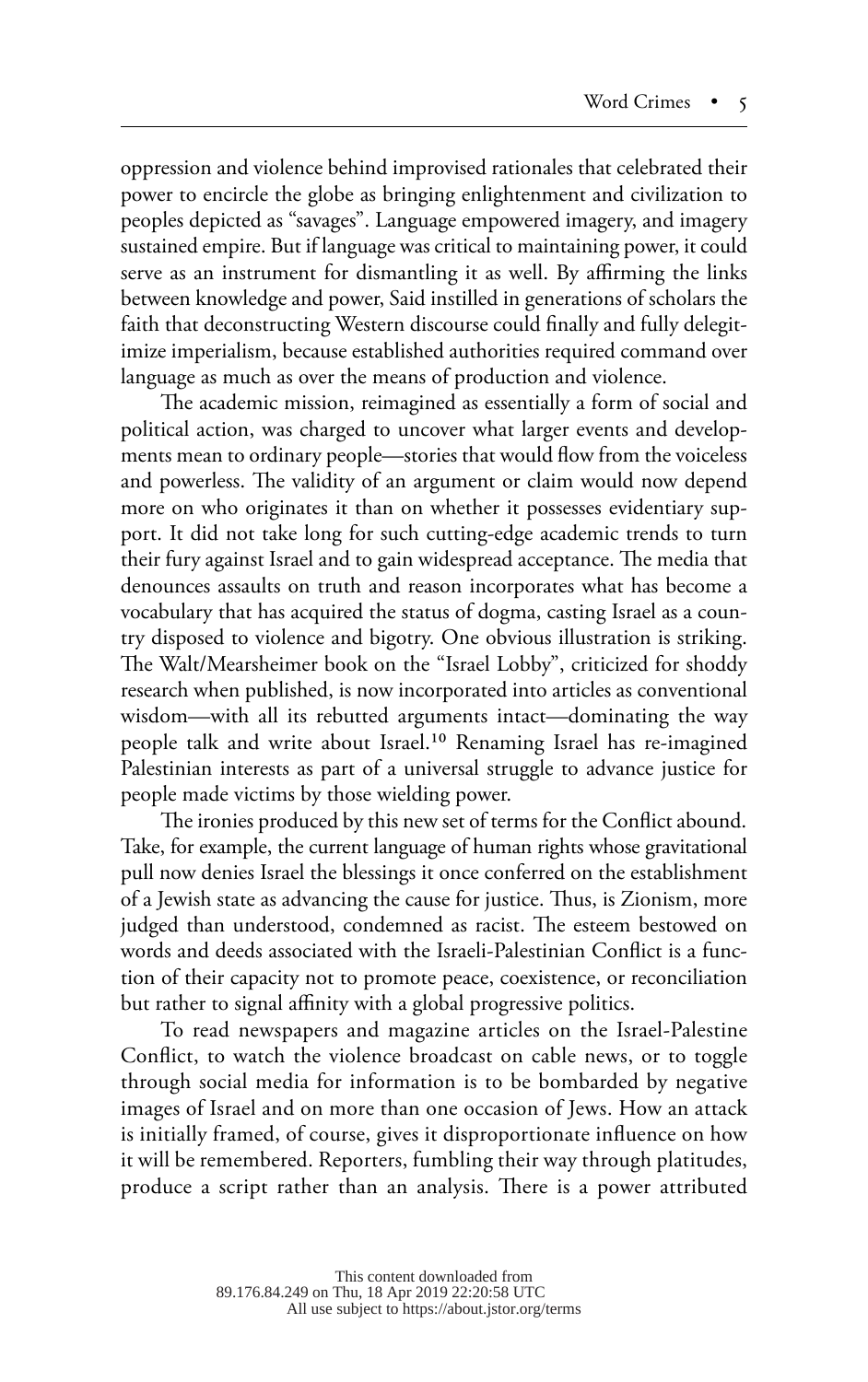to the right words in the right order or captured at the right angle for YouTube.

If the narrative amplifies sentiments in American culture that foster sympathy with the poor and powerless, it is accepted, turning unverified pronouncements into unverified reports that ignore or omit the dynamics explaining the vector of developments. Echoes of pain and loss can carry a narrative across oceans and continents, drawing false analogies between disparate groups or movements or histories that may expand allies but do nothing to deepen understanding of what caused their suffering and dislocation. The acrobatic logic interweaves fact and fiction spinning elaborate associative webs that deploy metaphors to fashion linkages between people, politics, and history with nothing in common except their calls for a reckoning with the powers presumably denying them justice.

The alchemy transforming language and politics works with astonishing speed through the categorical paradigm known as intersectionality. What began as an attempt to point out the dual sources of subservience and bias exacted upon Black women has become a voguish theory linking together all so-called marginal identities who are presumably victims of a common structure of power. These days, it has become trendy to see Palestinians as suffering from the same kind of racism experienced by African-Americans. The comparison has been recycled in election campaigns,<sup>11</sup> rap recordings, and statements drafted by progressives in their marches against recently enacted anti-immigration policies.<sup>12</sup>

Proponents of the Academic Boycott constantly call for banning Zionists from participation in progressive movements and activities. Looking at these analogies from the point of view of history or of politics, they make little sense. African-Americans share a system of government with the people accused of indifference or antagonism to their plight. A common set of constitutional principles, however disputed their interpretations and applications, can serve as a warrant for meeting demands.

Most Palestinians are not Israeli citizens; the majority are governed by either Hamas or by the Palestine Authority. Since 1997, the latter has had full jurisdiction over approximately 98% of Palestinians in the West Bank. In Gaza, Hamas has ruled since ousting Fatah and by extension the Palestine Authority in its 2007 coup. Apart from their proclaimed status as victims, Palestinians and African Americans have little in common and would derive no particular benefit from joining together for a common strategy to improve their lives. What might work in Gaza is likely to be outlawed in the United States. The Israeli experience that resonates in America is fighting terror, but it is often used as the basis for charging the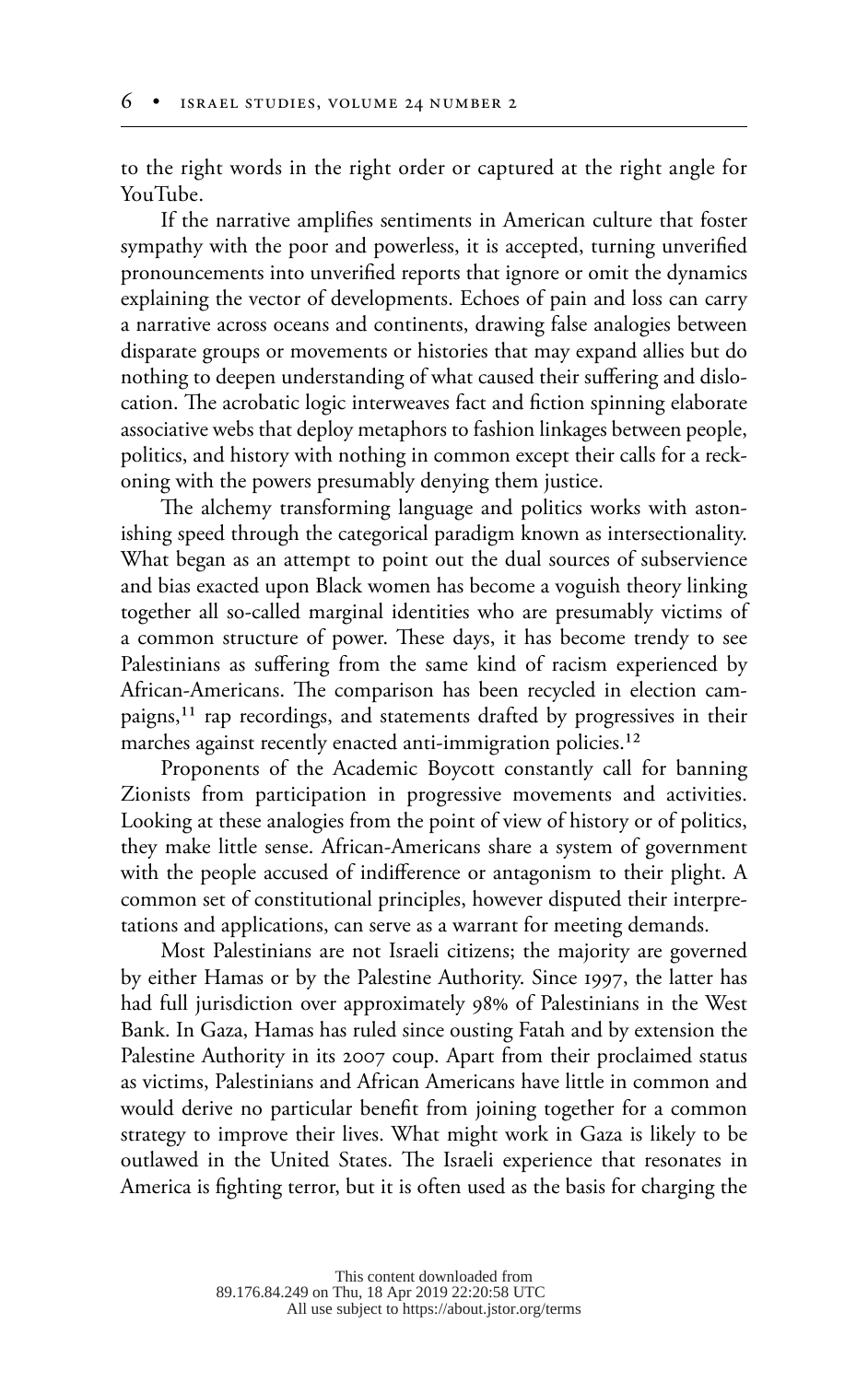Jewish state with complicity in African American deaths by police, implying that racism on one continent can feed it on another. Progressives, intending to disrupt the once solid embrace of Israel by America's liberals, seize on race as a way of staining the idea of self-determination for Jews. What seemed obvious in the past—that American Jews would support Israel—has become complicated, particularly as the twentieth century history of Jews slides down in the scale of consciousness and partly because of the way ideas circulate and are evaluated. Adding up the "likes" won by a position is much less time-consuming than interrogating it for its logic and for its accuracy.

#### REVISIONIST SCHOLARSHIP

Like others in academia, I am often drawn to revisionist interpretations, particularly if they emerge from raising questions that have never been posed or when they produce analyses more sophisticated than those of the past and make visible what has been suppressed or ignored but was always there. However, it is also important to consider whether the emphasis on a global discourse of injustice seemingly felt everywhere prevents the possibility of recognizing difference and whether it erases what is genuinely distinctive about the issues under scrutiny. Turning a presumed historical analysis into a morality tale of good and evil may shift public discourse, amplify its reach, or affect perhaps how even Israelis think about their country and imagine its future. But if it doesn't fit Israel's past or its development—nor explain why Palestinians have been victims of abuse in almost every jurisdiction in which they have lived—it should not be embraced in an academy upholding the standards normally set for scholarly work.

Academic essays not only advance arguments, they also join a conversation that tests the values and logic of the ideas put forward. Conclusions are expected to follow from evidence. Disrupting received wisdom is welcome as long as it results from examining the available facts. Academic work is not the same as political advocacy nor should a classroom become a staging ground for personal opinions or for expressing moral outrage.

Look closely at these linguistic transgressions and you will see how they have magnified their power by drawing on terms associated with powerful struggles across the globe linking them into what is rapidly becoming a conventional discourse. The only way to demonstrate the distortions generated through this discourse is to address its linguistic parts. Incorporating terms from global struggles for civil and human rights is calculated to sound an alarm about Israel as not simply the trigger for regional strife but also the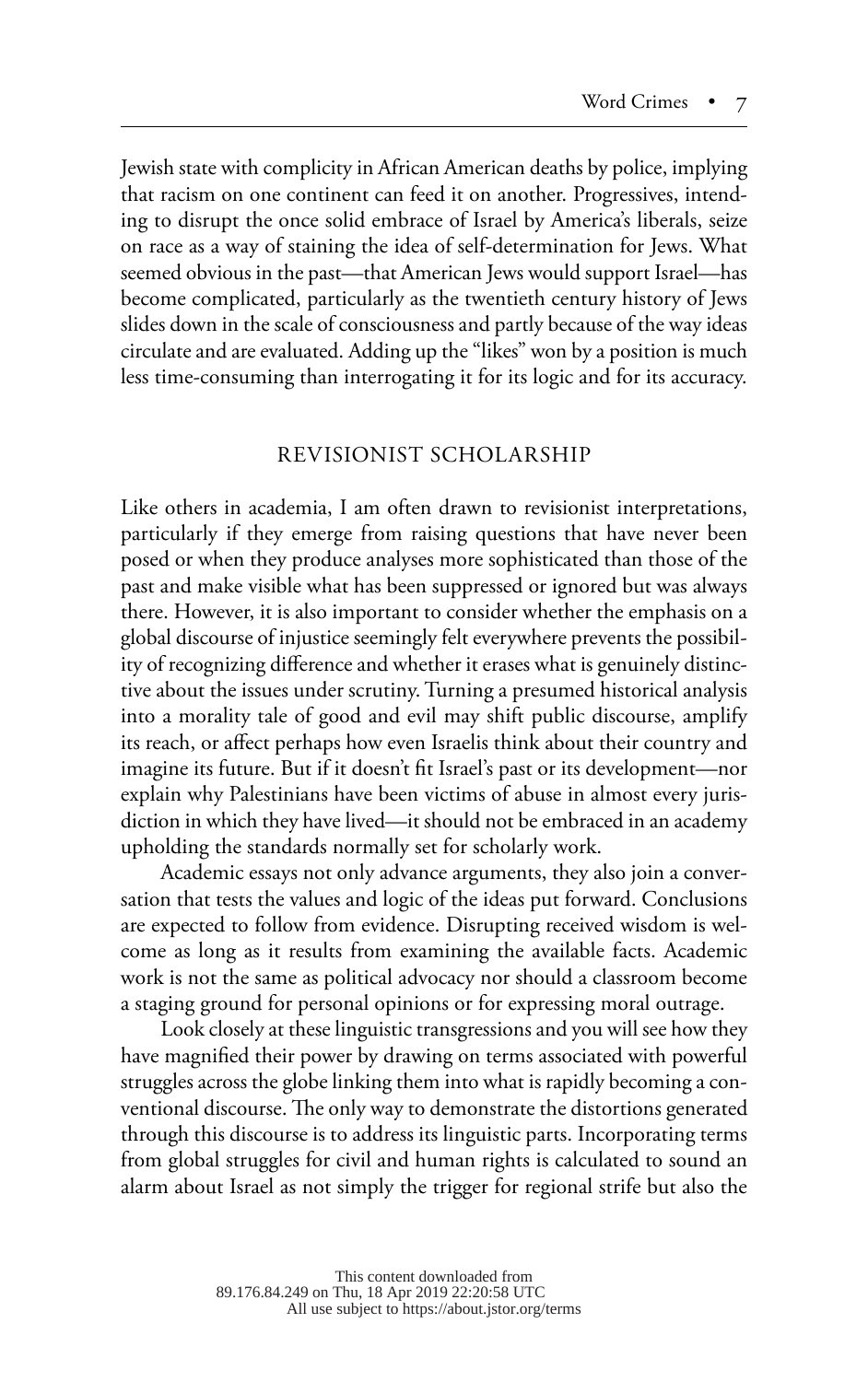source of a savagery that radiates widely across land and sea. Following a formulaic pattern comprising books and articles that feed each other in a cul-de-sac-like echo chamber, the vocabulary delivers up a Jewish state that is, by its very nature, violent and racist.

Language matters. Intended to make sense of developments that are baffling, it generates terms that are expected to offer insight into why things happen. But if words construct imagination, they also limit it. Consider the word occupation, always modified by the word Israel, to refer to the lands on the West Bank conquered in the June 1967 War. With regard to the occupation, Israel may now be just as much its direct object as its adjective. How? Let me count the ways:

1967 offered both Israelis and Palestinians the chance to redefine their respective relationships to their homeland and to one another. At the troubled start of 1967, it was impossible to see a war triggered by Egypt, instigated by a Soviet lie—the "fake news" that Israeli troops were mobilizing in the north to attack Syria. In May 1967, Arabs were poised for victory and redemption. By the end of the first week in June, they were immersed in a massive defeat, their myths dismantled by reality, the gap between hope and betrayal narrowing with every official statement. All of this was symbolized by the unimaginable collapse of Arab Nationalism, once deemed the only idea powerful enough to liberate the region from the baleful spoils of colonialism—and by the weakening of its most admired exponent—Gamal Abd al-Nasser, president of what was then still called the United Arab Republic. A region once characterized as Arab was consumed by its own rhetoric and is today perennially in trouble, scrambling to keep up with its non-Arab neighbors and barely containing the violence and disorder it produces domestically.

The War that administered such a blistering defeat to Egypt, Syria, and Jordan and tripled the size of Israel's landmass, also gave the Jewish state responsibility for more than a million Palestinians living in the West Bank and Gaza Strip. The joy and comfort in military victory soon turned into what felt like a chronic entanglement with more landmines than exits on Israel's yellow brick road to power. The idea of returning some land in return for some peace produced a breakthrough with Egypt but ran up against dead ends with other Arab countries until the 1993 Oslo Accords promised a full resolution of the Conflict. The Oslo Accords were intended to generate an agreement to resolve the many-layered Israel-Palestine disputes. Negotiations would determine the borders for twostates for two people, finding ways to share Jerusalem and bring relief and resolution to the refugee issue. The principle of step-by-step diplomacy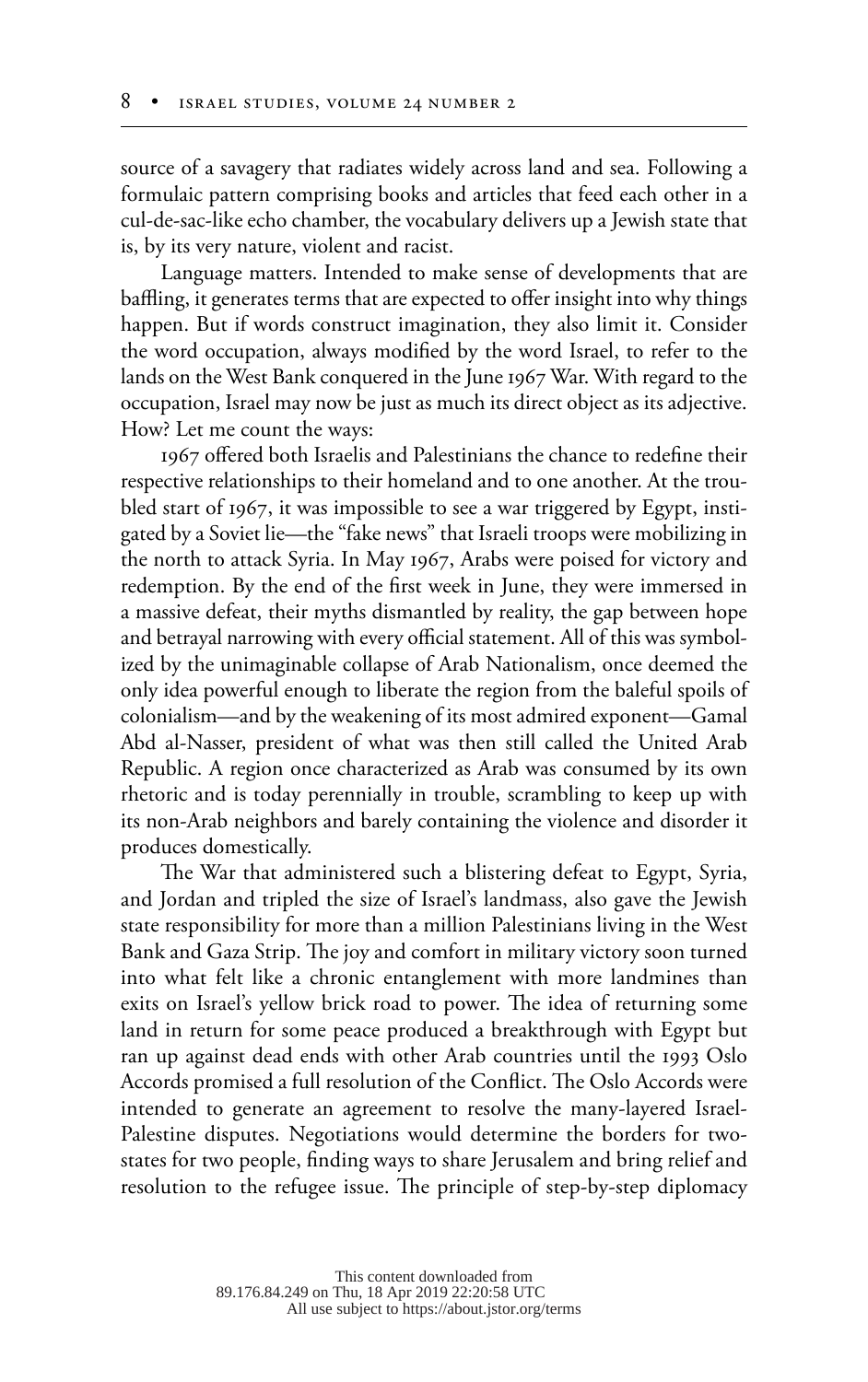and implementation was supposed to build trust between people who, too often, encountered one another across battle lines. But discussions widened the gaps rather than bridged them as Palestinians proved reluctant to surrender their right of return and resistance while Israelis found it increasingly difficult to imagine a Jerusalem divided into two capitals or to withdraw from areas that could serve as launching pads for increasingly lethal attacks.

The notion of two states for two peoples, initially embraced with messianic hope, was soon subjected to withering criticism and ultimately so battered by outbreaks of violence that negotiations, themselves, deepened grievances. Yet, talk of the Occupation with Israel the sole modifier persists in implying that the country, on its own, can bring it to an end despite tidal waves of terrorism unleashed by Palestinians. Calls to stop the Israeli Occupation have become more a mantra than a realistic proposal—as impossible to discard as to implement. And while Palestinian and Israeli politicians confront each other as enemies or rivals, their populations ride together on buses or trains, shop in one another's stores or markets, interacting as if such interactions are commonplace, and they are between attacks. Because there has never been a breakdown of public order, no matter how much they fear one another, Palestinians and Israelis are constantly pushed back together.

Rather than build solidarity around the idea of coexistence and the benefits compromise would bring to Palestinians and Israelis now having to cope with the burdens of military service or with periodic violence, political forces typically pull toward stalemate. Political leaders, from both sides, stress differences apparently believing the current situation better than any of the realistic alternatives that fall short of their original high hopes and ambitions. They focus on identity to divert attention away from what would surely be divisive discussions on the measures necessary for an agreement to be forged. For Palestinians, identity politics brings Palestinians new allies who share the same feelings of powerlessness and victimization. It also postpones the serious thinking required to develop a strategy to deal with the problems certain to arise if and when Palestinians gain national sovereignty. Believing they are denied agency by a power structure dominated by Israel becomes a self-fulfilling prophecy when the only response is one or another form of resistance and when alliances are calibrated in terms of intersectional precedence. Because Palestinians have incorporated the *naqba* as a core element of identity, they have found it impossible to separate history from memory. Goals for their future are often cast as romantic and unrealistic visions to restore a long-vanished order.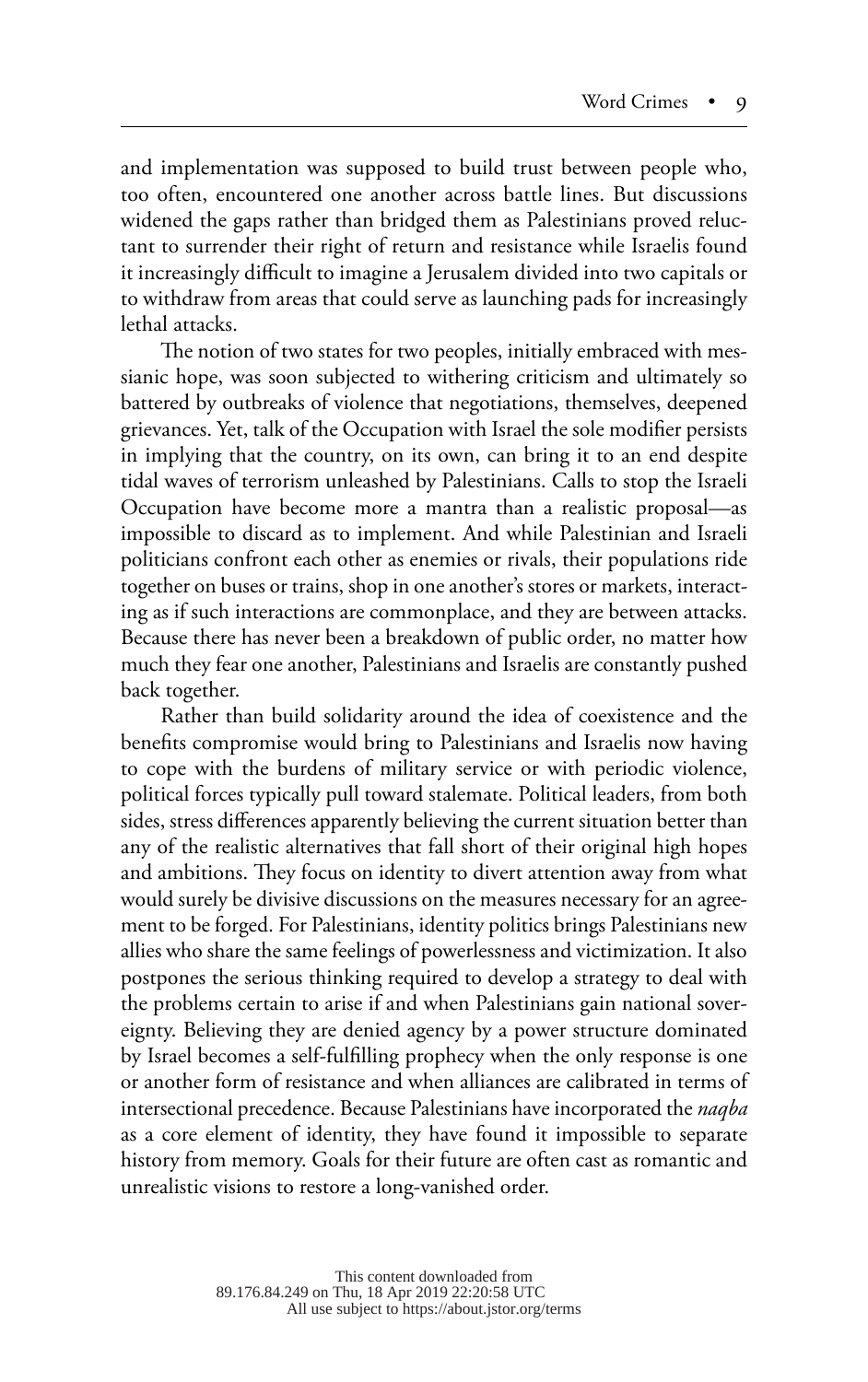Israelis, too, are drawn towards stalemate. As the Palestinian issue festers, it takes its toll on the country's political system. Governing coalitions are often stitched together to avoid rather than address a problem that, given past efforts, has much more potential for failure than success. The political parties that list brokering a peace treaty with Palestinians as their priority have been diminished both in parliamentary representation and in popular opinion. In a sense, the so-called "doves" have won their argument because almost everyone embraces the idea of exchanging land for peace even as it has become a source of political trouble and fragmentation, particularly for parties on the right. Although most endorse the two-state principle, few see ways to apply it without endangering Israeli lives.

1967 radically altered Israel's relationship with its homeland. In the first months after the 1967 War, Israelis rushed to reconstitute communities destroyed in 1948. Some founded settlements in response to terror attacks. Moreover, the country's postwar economic expansion enabled many Israelis—aided by government subsidies—to build their dream house and recast their culture from a celebration of a Spartan labor ideal into a nation that could offer more liberty to its citizens in their quest for material prosperity and for communities of like-minded families with the kinds of local services—religious or not–congruent with their life styles. The word settlement—once summoning up images of a return to the soil, to agricultural labor, and to a work imbued with an egalitarian ethic– became the incarnation of a new spirit of individualism taking over the society. And when the Israeli Government renamed the West Bank Judea and Samaria, stamping the territories with Biblical names, it invented a language to symbolize that the settlement mission was as Jewish as it was Zionist.

The settlement enterprise, then, is far more diverse and complicated than the standard settler colonialist rubric can admit. To view settlements as simply a crime and a major threat to resolving the Conflict should propel Palestinians forward to a final agreement before the land is swallowed up and no longer available for their official map. But the more settlements are condemned, the more gridlock becomes the default stance of Palestinians who rush to return to their ideological comfort zone instead of to the bargaining table to hammer out an accord. For Israelis, settlements are places more than a generation calls home. Many helped design their homes and the educational curricula for their children's schools. No one, perhaps, knew that building these towns and villages would become a fault line for both Israelis and Palestinians that pulled them apart and pushed them together. No category of analysis that fails to tap into the differences between the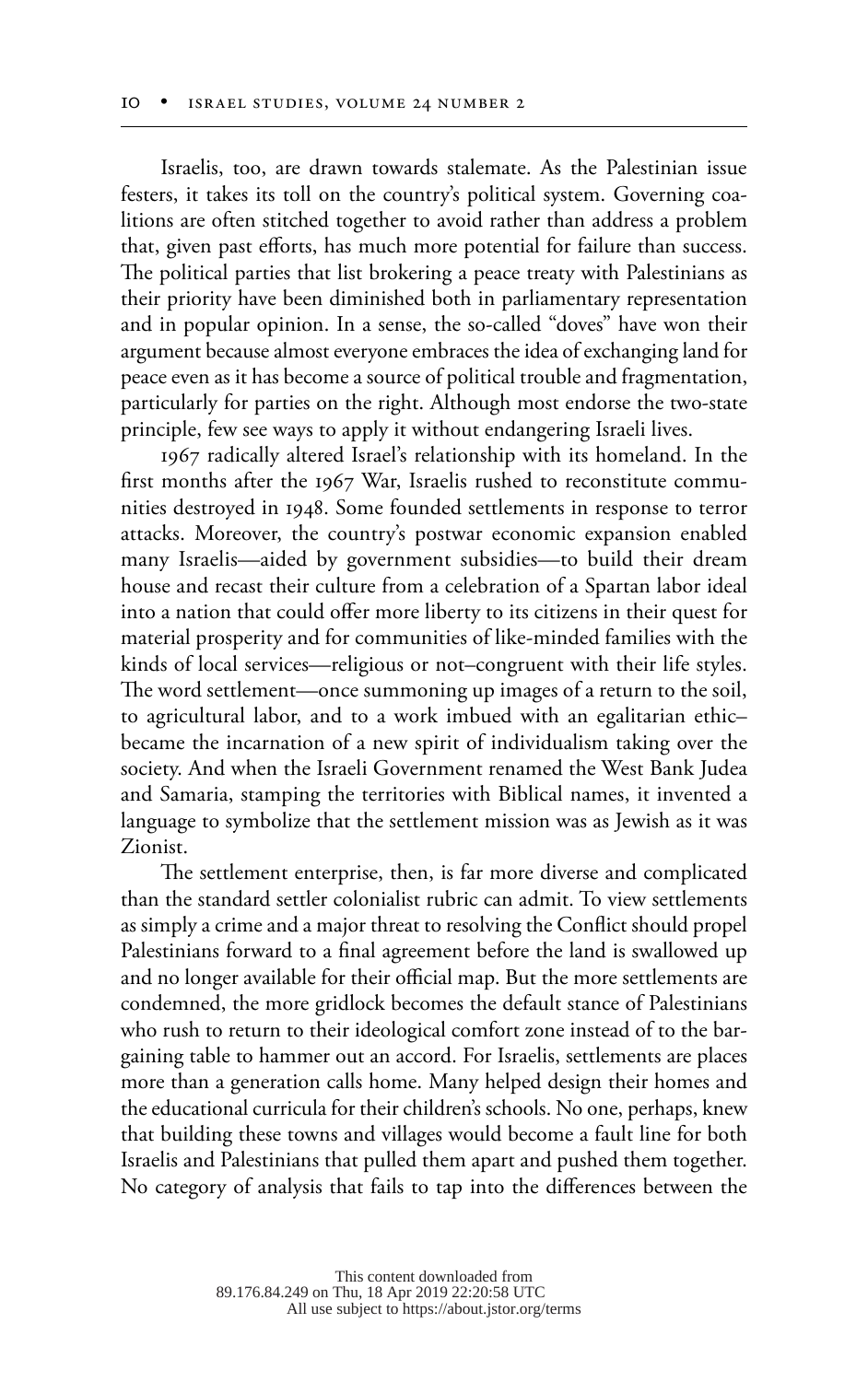cosmic rhetoric and the very normal behavior truly grasps how the Conflict structures peoples' lives.

To return this essay to where it began is to acknowledge that of all the catchwords, none has done more to pervert the scholarly study of the Israeli-Palestinian Conflict than genocide. To conjure up an image of Israel as a Nazi-like state requires so many inversions of language: the country is condemned now not by might or power but rather by false analogies, misplaced modifiers, and mistakenly applied theories. Once the idea that a Zionism built on a logic of elimination, is accepted, its law-like application means that the movement to build a Jewish homeland and state always sought to eliminate its Arab inhabitants from the land of Israel. Except Zionism was not predisposed to eliminating the so-called indigenous population. In fact, Hebrew literature in the early years of the Zionist enterprise in Palestine is saturated with romantic notions of the Arab as overflowing with life in contrast to the Diaspora Jew who is typically represented as withered and dying. Zionists aimed at bringing a new civilization to the Diaspora Jew and not to the Arabs they encountered in Palestine. In short, because Zionism focused on transforming the Jewish people, this was a cultural program that, at least initially, was more than willing to make room for so-called "others".

It is equally important to ask if this vocabulary has uncovered anything new about the history of Zionism and of Israel's development. Charges that Israeli military forces carried out a strategy of ethnic cleansing in 1948 have been refuted by the scholars who have subjected the archival material to the most intense examination.<sup>13</sup> Those who insist on leveling these charges typically do so without mentioning that Palestinian flight (forced or not) occurred during a war with a devastating loss of life for both Jews and Arabs. Even accounts of material losses must be discounted if they fail to explore whether Palestinians owned the lands they worked or the homes they left behind. It is also no linguistic strain to ask whether victory for the forces battling the Jewish state would have made an Arab Palestine independent.

Marked so heavily with charges of genocide, this perspective falls short even in its application to post-1967 developments. Palestinian educational institutions have expanded as has the level of the population's literacy since that June war.14 Arabic is now a required language in Israeli schools, a measure introduced by a political party aiming to annex parts of the territories conquered in 1967. What has now become the standard revisionist template cannot account for the continued willingness of the very official agencies of that purportedly "racialist" ideology to divide Palestine into two sovereign states—one for Jews and one for Arabs with borders fixed either by Britain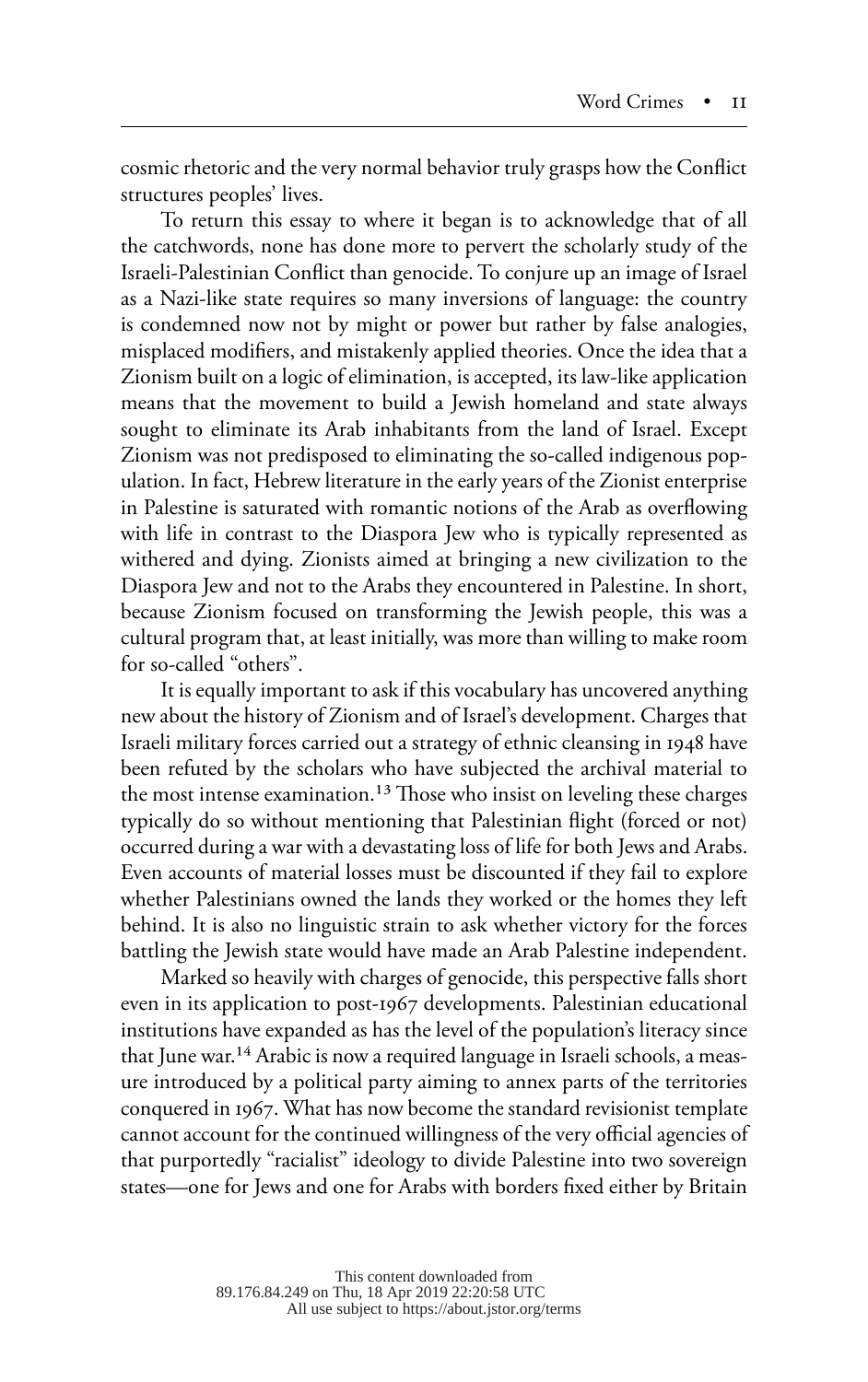as Mandatory authority in 1937, by the United Nations in 1947, or through the several Israeli proposals for ending the conflict during the recent Oslo process negotiations.

More importantly, joining scholarly revisionism to political activism has produced no insights not disclosed through old fashioned research methods and access to archives holding newly declassified records. Traditional academic work had already liberated Israeli scholars from subscribing to a simple narrative of their country's state-building experience as fulfilling only a progressive national mission. Many newly minted Israeli academicians some calling themselves new historians, others critical sociologists—probed the Zionist nation-building project by examining its impact on Palestine's Arab population, Middle Eastern immigrants, and on the lives and experiences of women long before the new vocabulary commanded serious attention. In fact, the generation that witnessed Israel's founding debated almost every aspect of the country's public policy even if these heated discussions were not always translated into English or incorporated into the published material reaching bookstores in the West.

Finally, nothing has done more to diminish the incentive among Palestinians for political calculation than the idea that Zionist successes automatically translate into Arab failures. Here is how Neguib Azuri put it in 1905:

Two important phenomena, of the same nature, yet opposed, which have not yet attracted anyone's attention, are evident at this moment in Asian Turkey: These are the awakening of the Arab nation and the veiled effort of the Jews to reconstitute on a very large scale the ancient monarchy of Israel. These two movements are destined to fight until one vanquishes the other. The fate of the entire world will depend on the final outcome of this battle between these two peoples representing two contrary principles.<sup>15</sup>

As much as a hardening of the perspective supposedly imposes an indelible stamp of guilt on Zionism and Israel, it also injects in Palestinians a brooding pessimism and passivity suggesting that they cannot control their own destiny because they confront an enmity so implacable and evil in character that without total international mobilization, they will never be given the independence enjoyed by other nations.

When there were more Zionists leaving Palestine than arriving or when the number of dunams owned and plowed by Zionists was miniscule, Arab writers urged absolute and violent resistance to a movement whose success they claimed meant total defeat and dispossession. Warning that "Israel is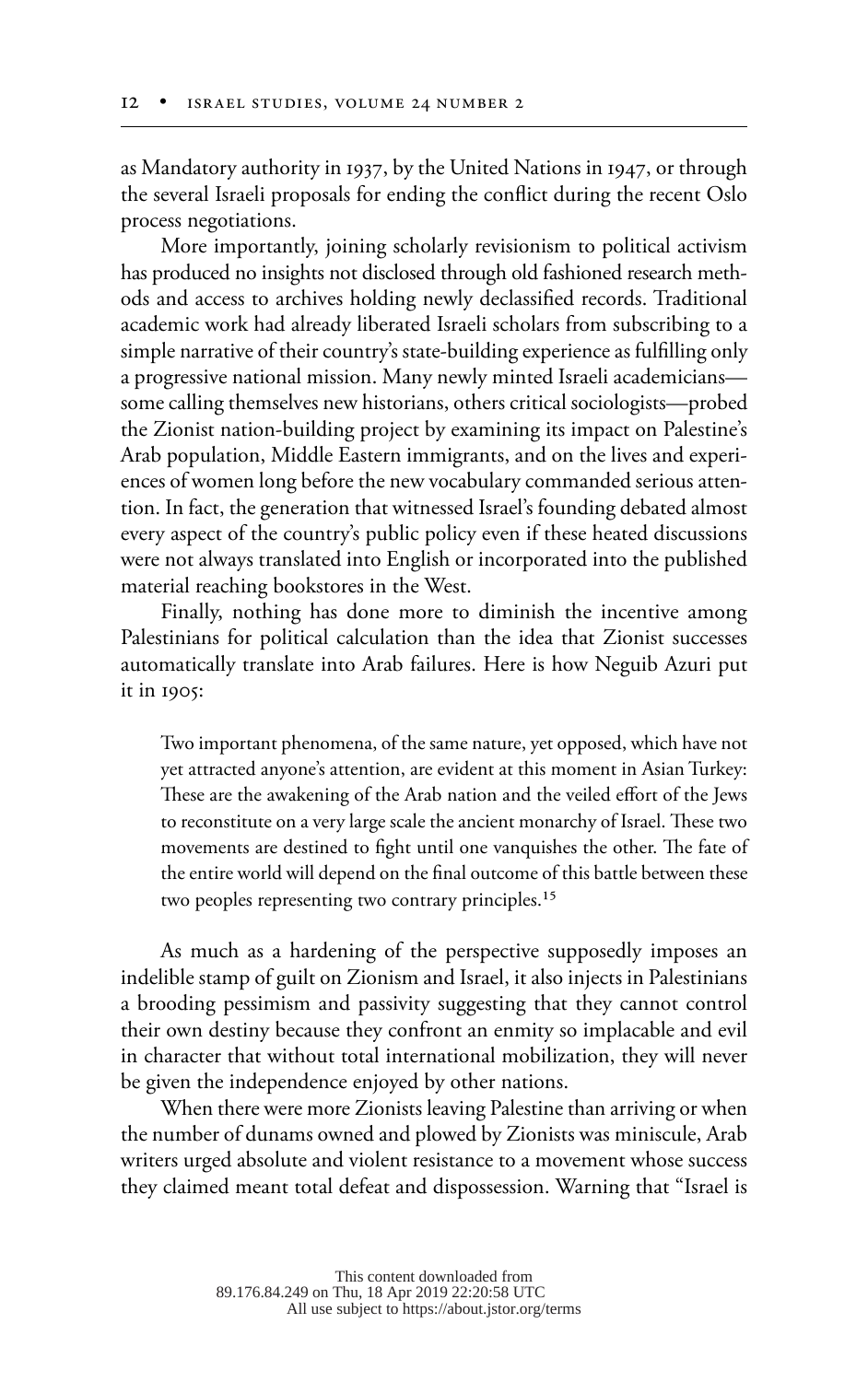so close to succeeding in its quest for universal domination," Naguib Azuri elevated the Zionism of 1905 into the kind of global menace imagined only by those steeped in superstitions about the power of Jews.16 By turning their confrontation with Zionism into a clash of civilizations, the dominant narrative may have denied Palestinians the chance to cultivate the capacity for flexible responses and for the creation of a politics capable of responding to shifting circumstances. Echoes of this earlier narrative can be found in the current way of thinking that reframes the Palestinian narrative to accommodate global forces and weakens the idea of Palestinians, themselves, forging their own national future.

The power of this narrative of the Palestinian-Israeli Conflict, the force that makes it resonate in academia, comes through a distillation of history. But by straining out the awkward facts such as the rejection by Palestinians not by Zionists of a division of the country into two states for two people, the perspective subordinates the historical record beneath a narrative that ignores facts, avoids logic, and closes rather than opens debate, thereby undermining the core principles of the academic mission. The deepest problem with this approach, however, is that it deprives Palestinians of access to their actual history<sup>17</sup> and to the real options available for advancing their political interests. The question never raised by this approach is whether total opposition to Zionism became a self-fulfilling strategy for failure. Would sharing the land when Zionists accepted much more equitable proposals for dividing the territory—as in 1937 or 1947 or even in 1949 represent a road not taken and one that would have given Palestinians a base for their own nation-state? Engendering fatalism about politics as the art of the possible while making a totem of the impossible may satisfy the conceit of leaders but does nothing to improve the lives of ordinary people.

## THE ESSAYS AND THE DECOMPOSITION OF LANGUAGE

As much as the essays that follow are about words, they are also about history and politics. For that reason, the first section focuses on terms indigeneity, colonialism, occupation, and terrorism, and apartheid–claiming to disclose new aspects of the Conflict's history and of the mechanisms deployed to perpetuate it. The terms suggest, however, that a vocabulary of historical explanation has been transposed into a crude moral idiom. The second section examines terms coopted from the modern Jewish experience—holocaust, refugee, human rights, Zionism, and Israel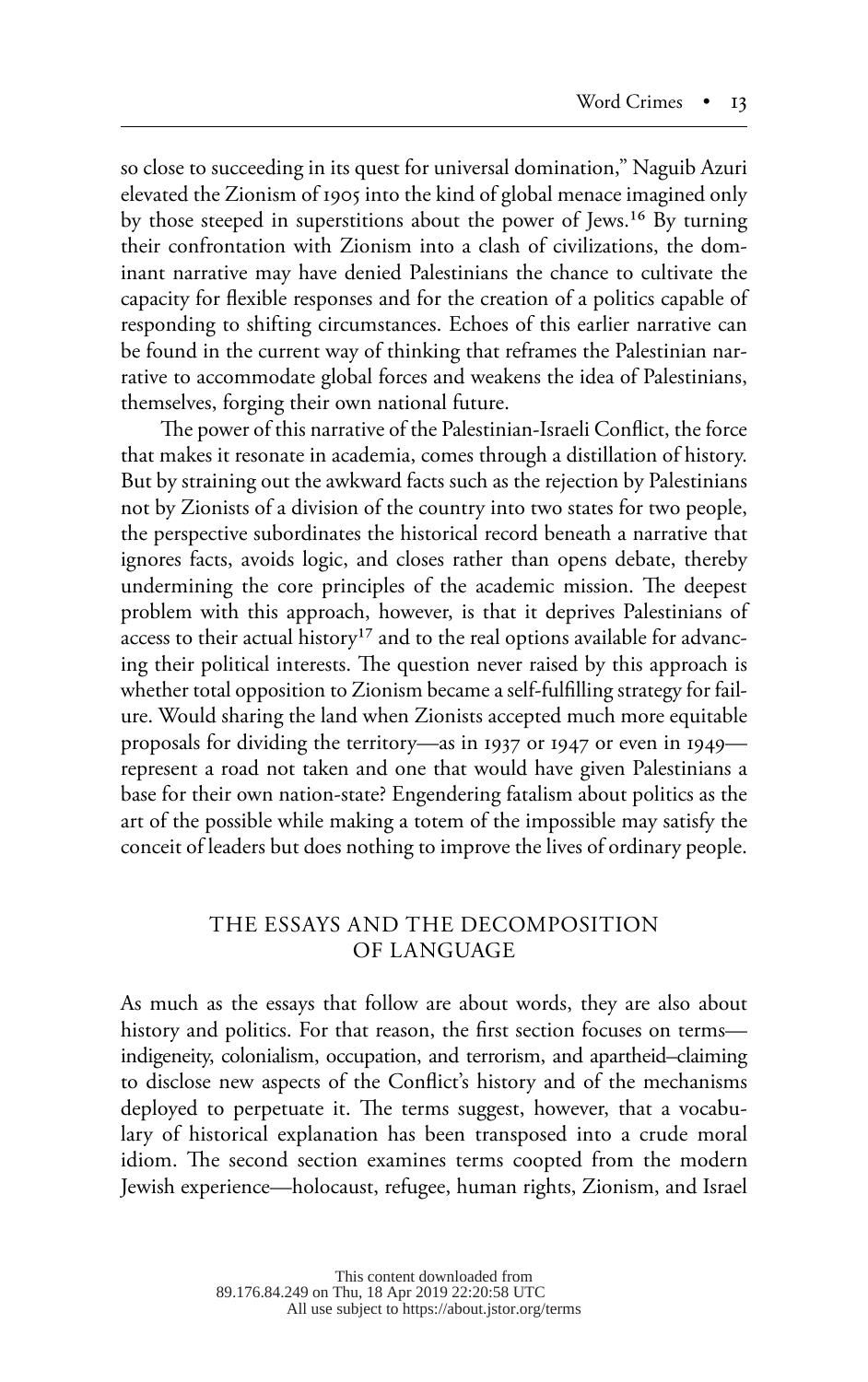Lobby—that have been projected on to the experience of Palestinians. Finally, the special issue evaluates concepts that are decidedly post-modern inventions—Islamophobia, intersectionality, pink washing—that aim to rally allies around a new logic of ethical reasoning. The last essay deals with the contorted reasoning required to apply the words taken for granted as expanding democracies in the late twentieth century—"civil society" to the organizations whose actions are not simply funded but also programmed by foreign governments and whose ties to movements thriving on acts of terror are well-known. Such linkages are more likely to deny than preserve the autonomy believed central to a civil society that forms the basis for democracy and for the spirit of active political engagement.

An academic jargon draped in scholarly prestige implies that Israel's founding in 1948 is not settled history. The intention is not simply to raise ethical questions but also to suggest the possibility of righting what is taken for granted as an historical wrong. Those who subscribe to this approach are not talking about historical facts that continue to weigh heavily on present circumstances, which is to say the persistence of Israel's unresolved conflicts with Palestinians, problems that affect the country's politics and compromise its democracy. The implication that shadows this discourse is that history can be reversed, registering a kind of magical thinking more fit for novels than for classrooms. More than 70 years since its founding and more than a half century since the war that reconfigured the Jewish state and not incidentally, the entire Middle East, raising the same questions, albeit cast in new forms, opens a chasm between language and reality.

The essays before you thus offer potent insight into the difference between how words operate as an echo chamber advocating a cause and how they can function when they strive for exactitude and when they aim for a reliable assessment of a complex situation. What motivates these essays is the conviction that conclusions must be supported by facts and tested in accordance with the principles long undergirding academia and the ones primarily responsible for bestowing legitimate praise and power on it. This collection, then, is as important for academia as it is for the study of the Israel-Palestine Conflict.

What brings together this particular group of scholars? Certainly not ideology or a common political agenda. My guess—and it is a guess because I never asked—is that the contributors hold varied views on Israeli society and on its policies. What unites the group is the shared notion that language is the most accurate measure of mind and that not only do words matter but also the right words because they shape how people think, read, and how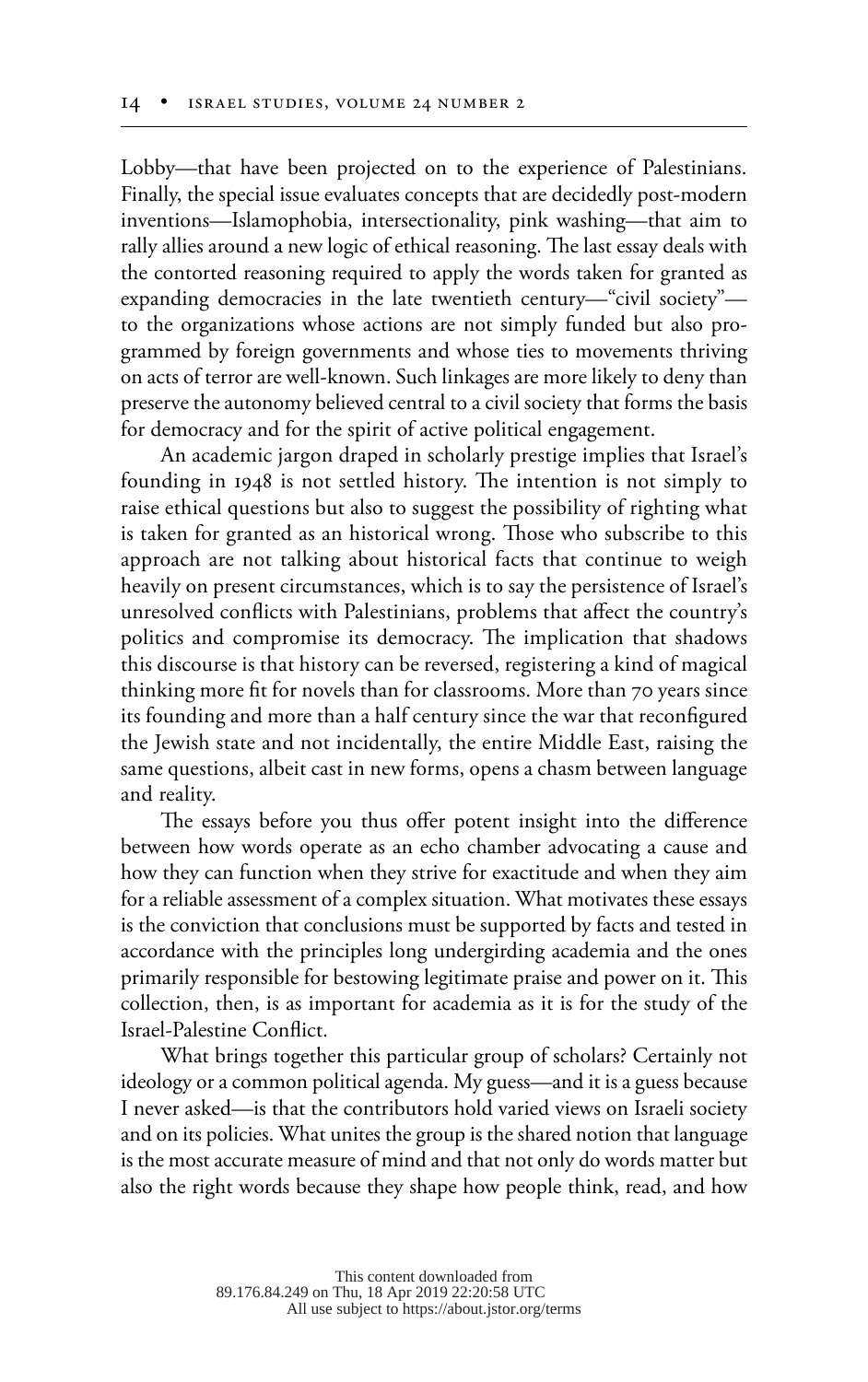they are moved to action. Taken together, the essays should return sanity to the discourse on the Israeli-Palestinian Conflict within and without the classroom, and most importantly, contribute to restoring its academic integrity.

#### **NOTES**

1. This essay, as well as the entire special issue, is the result of a collaborative effort with Miriam Elman and Asaf Romirowsky. I am grateful for all they have done to turn an idea into a publication.

2. Plato, *Republic,* trans. G.M.A. Grube (Indianapolis, 1992), see Book VIII.

3. Hannah Arendt, *The Origins of Totalitarianism* (New York, 1973).

4. George Orwell*, 1984* (New York, 1961).

5. Michiko Kakutani, *The Death of Truth: Notes on Falsehood in the Age of Trump* (New York, 2018).

6. Cary Nelson and Russell Berman, "Anti-Zionism and the Humanities: A Response to Saree Makdisi," *Fathom,* April 2018. See also Peter Reitzes, "Opinion: Duke University Press and the Demonization of Israel," *Herald Sun,* 22 November 2017 and Mark G. Yudof and Ken Waltzer, "Majoring in Anti-Semitism at Vassar," *The Wall Street Journal*, 17 February 2016; David Berger, "Academic Prize for Scholarly Form of Blood Libel," *The New York Jewish Week*, 27 September 2018. Berger writes: "Even amidst the moral and intellectual wreckage that litters the academic landscape with respect to Israel, this award [Puar Jasbir's book has just been awarded the National Women's Studies Association Alison Piepmeier Book Prize for scholarship focusing on feminist disability studies] stands out.

7. John McWhorter, *Words on The Move: Why English Won't—and Can't—Sit Still*, (New York, 2017).

8. Miriam Elman includes all the articles about the book in her essay, "Silencing History: US Publishers shun Book 'Ending Deir Yassin Myth'," *Legal Insurrection*, 18 March 2018.

9. Edward Said, *Orientalism* (New York, 1979); and *Culture and Imperialism* (New York, 1994).

10. Thomas L. Friedman wrote in his *New York Times* column on 13 December 2011: "I sure hope that Israel's prime minister, Benjamin Netanyahu, understands that the standing ovation he got in Congress this year was not for his politics. That ovation was bought and paid for by the Israel lobby."

11. Allison Kaplan Sommer, "This Young Progressive Could Become the First Palestinian-American Congresswoman," *Ha'aretz*, 5 August 2018, on the candidacy of Rashida Tlaib. Michael R. Fischbach, *Black Power and Palestinian Transnational Countries of Color* (Stanford, 2018) examines how Black Power leaders saw the